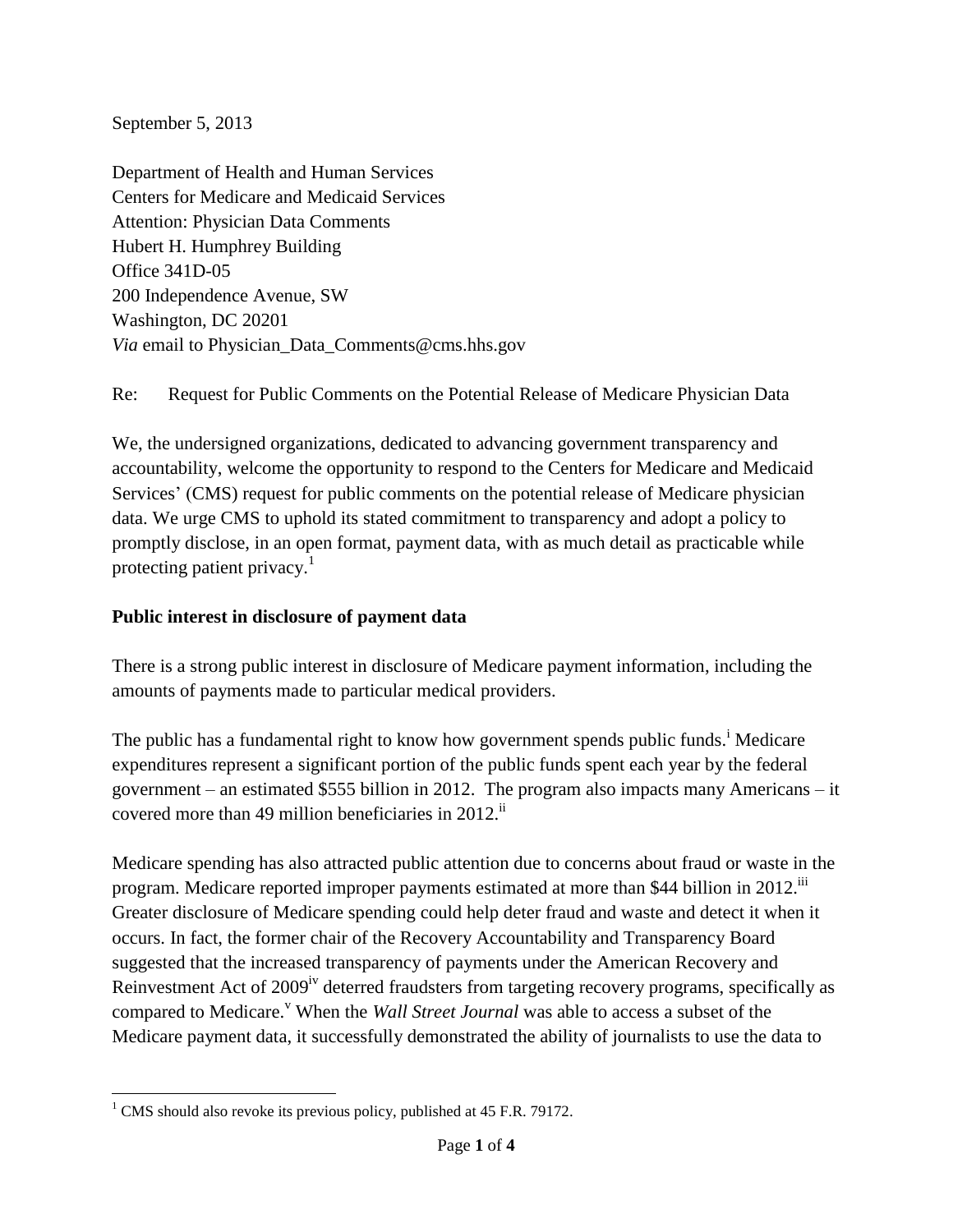identify suspicious practices through its groundbreaking  $2010$  series<sup> $vi$ </sup> – and was a finalist for a Pulitzer Prize as a result.<sup>vii</sup>

Additionally, disclosure could support public health and safety by enabling greater public understanding of medical practices. For instance, ProPublica and *The Washington Post* used Medicare data identifying providers for their groundbreaking series on prescription drugs, viii finding "hazardous prescribing practices."<sup>ix</sup> Furthermore, releasing payment data could inform discussions about the growing costs of health care, including disparate prices charged to different patients and insurance companies.<sup>x</sup>

## **Medical businesses do not have a privacy interest in Medicare payments**

In our view, CMS is obligated to release payment data if requested under the Freedom of Information Act  $(FOIA)$ <sup>xi</sup> Recent developments support the position that payment data should not be considered exempt from disclosure under FOIA's Exemption 6.<sup>xii</sup>

Medicare payments are commercial transactions for services and goods rendered in a professional context. In its 2011 decision in *Federal Communications Commission v. AT&T*, the Supreme Court made clear that corporations do not have "personal privacy" for the purposes of FOIA's Exemption  $7(C)$ , which uses the same phrase as Exemption 6.<sup>xiii</sup> In that opinion, Chief Justice Roberts pointed to the distinction between commercial and personal interests, noting, "We often use the word 'personal' to mean precisely the *opposite* of business-related."<sup>xiv</sup> Because the amount that CMS pays to medical businesses is clearly "business-related," we suggest that there is likewise no personal privacy interest in the disclosure of such amounts. If that is the case, then Exemption 6 cannot be used to withhold such information, and CMS is required to release such information in response to FOIA requests. Moreover, even if any personal privacy interest did exist, it would be outweighed by the strong public interest in disclosure. 2

Indeed, to treat such information as exempt would create a tremendous disparity among recipients of federal funds. Under the Federal Funding Accountability and Transparency Act of 2006, all expenditures of federal funds – including contracts, grants, purchases, and other forms of financial assistance – of \$25,000 or more must be disclosed on a public website.<sup>xv</sup> All entities that receive federal funds are covered by such disclosure requirements, including sole proprietorships. While Congress did not specifically address Medicare payments under the law, we see no logic by which medical providers would have a privacy interest in the amount of federal funds received, while providers of non-medical services and goods would have no such interest.

 $\overline{\phantom{a}}$ <sup>2</sup> However, we agree that CMS should not publicly disclose information that would identify individual patients.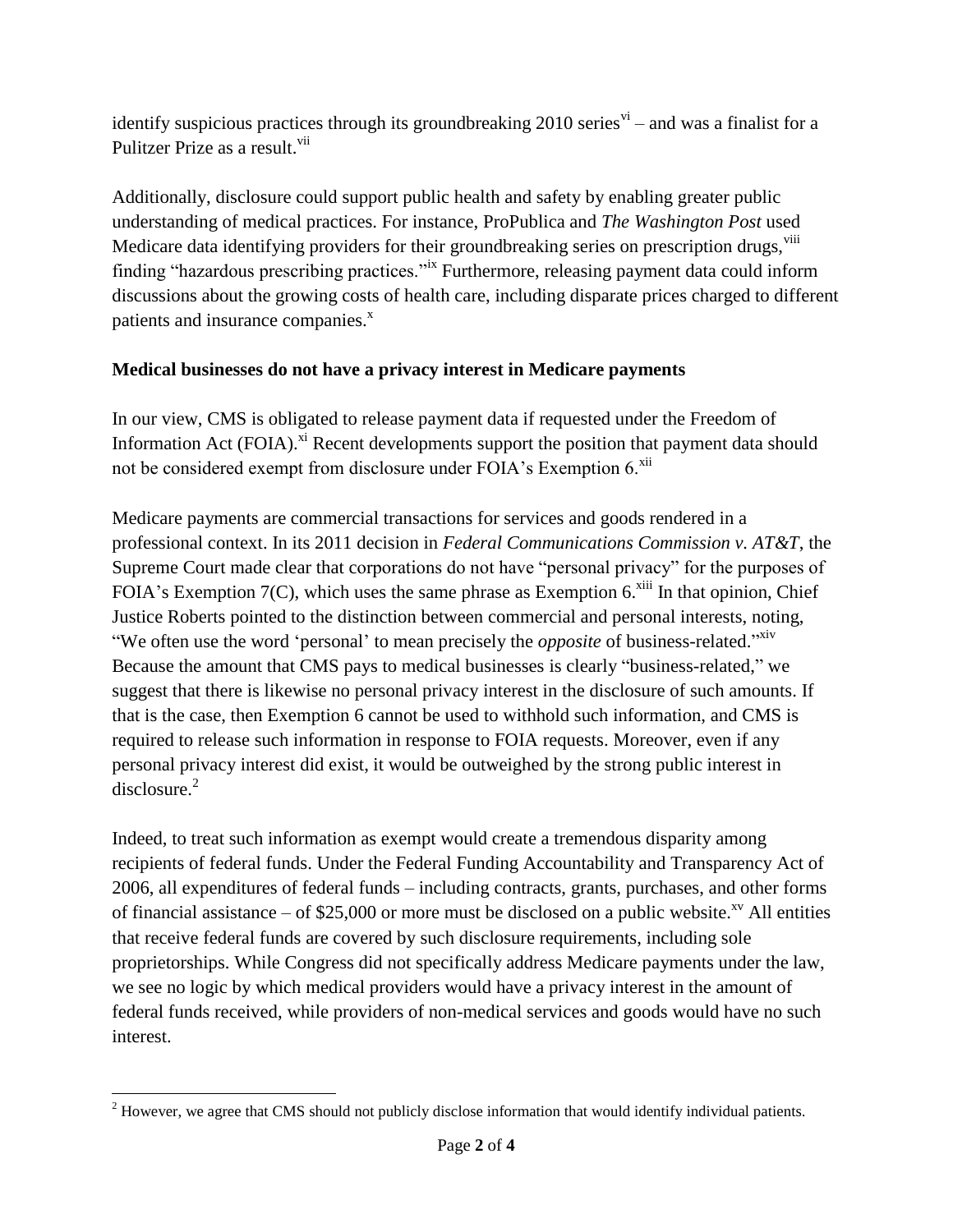## **CMS should adopt a policy to disclose granular data in an open format**

Given the strong public interest in disclosure and the fact that payment information should not be exempt under FOIA, we urge CMS to adopt a policy to promptly disclose, in an open format, payment data, with as much detail as practicable while protecting patient privacy.

Under FOIA, CMS is obligated to provide records in the format requested.<sup>xvi</sup> In addition, CMS should also, as resources allow, construct a publicly accessible database to proactively disclose payment data. Proactive disclosure, without waiting for FOIA requests, will make the data most accessible and avoid duplicative FOIA requests. CMS should release as much detail as practicable while protecting patient privacy, which will best facilitate investigation and research. Data should be disclosed in an open, machine-readable, and well-documented format, in compliance with the government-wide open data policy.<sup>xvii</sup>

## **Conclusion**

We appreciate the opportunity to respond to CMS's request for public comments on the potential release of Medicare physician data. We appreciate you taking our recommendations into consideration. If you have questions about our comments or want to discuss the issues further, please feel free to contact us.

Sincerely,

Article 19 Cause of Action Center for Effective Government (formerly OMB Watch) Center for Public Integrity Essential Information Health Care for America Now Liberty Coalition National Priorities Project OpenTheGovernment.org Project On Government Oversight Public Citizen Society of Professional Journalists Sunlight Foundation Taxpayers for Common Sense